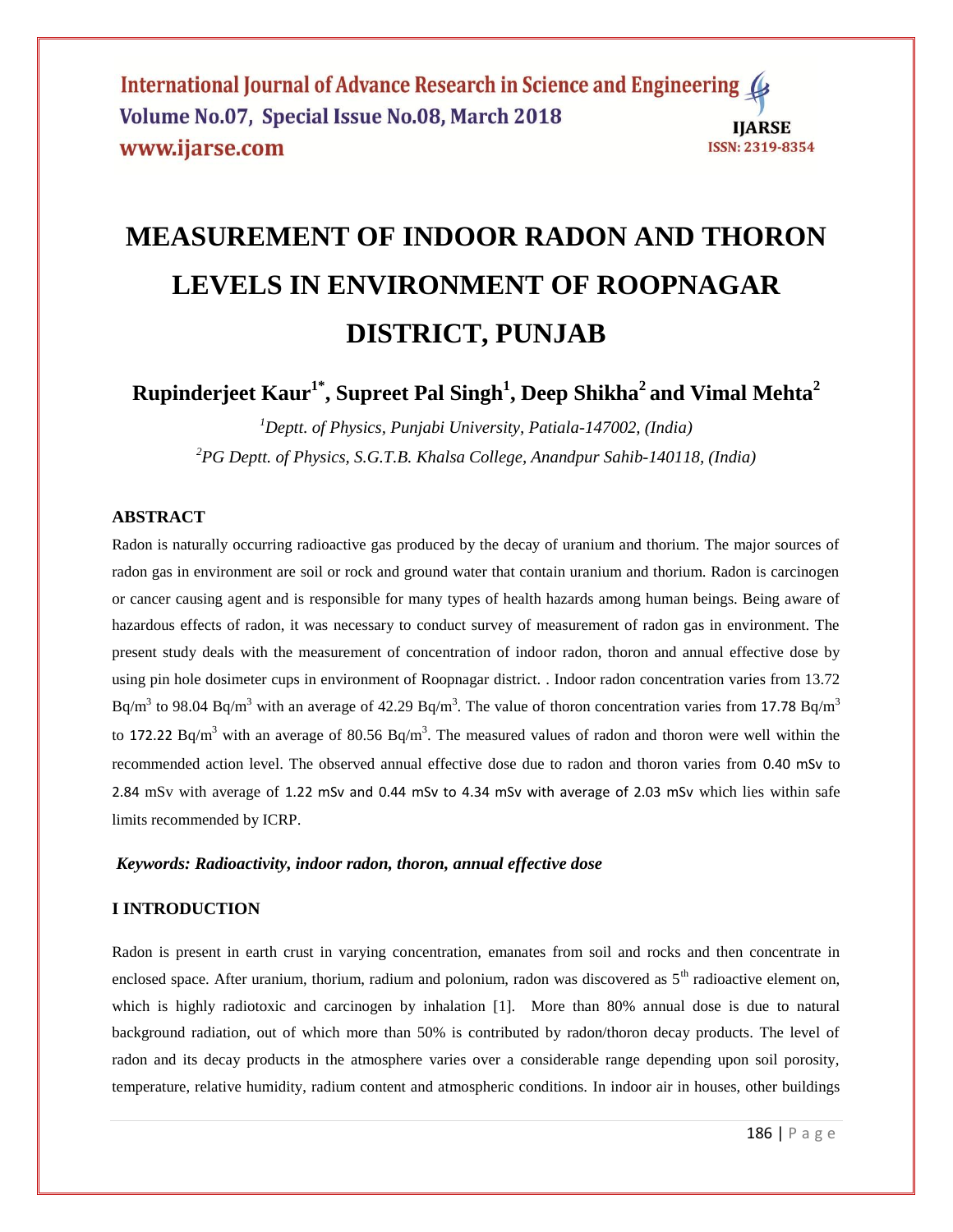#### International Journal of Advance Research in Science and Engineering ( Volume No.07, Special Issue No.08, March 2018 **IIARSE** www.ijarse.com ISSN: 2319-8354

and in water from underground sources, it is found in higher level, while in outdoor air and in drinking water from river and lakes it is found at low level. Radon concentration accumulation to higher level can be the major contributor to long term dose exposure to human population.

Unlike other members of noble gas family, radon has no stable isotopes. Out of all known isotopes only three are supported by decay of radionuclides. These three are: (i) Radon-222  $(^{222}Rn)$ : It is most stable isotope of radon with half life (t<sub>1/2</sub>) of 3.8235 days. <sup>222</sup>Rn is decay product of radium (<sup>226</sup>Ra), which is decay product of <sup>238</sup>U series. Radon emits alpha radiation of energy 5.48 MeV. (ii) Radon-220: <sup>220</sup>Rn also known as 'Thoron' is decay product of Thorium series with half life (t<sub>1/2</sub>) of 55.6 sec. It emits alpha radiation of energy 6.28 MeV. <sup>220</sup>Rn is less prevalent than <sup>222</sup>Rn because of its short half life and therefore is spread less from the source as compared to <sup>222</sup>Rn. (iii) Radon-219: <sup>219</sup>Rn also known as 'actinon' is decay product of <sup>235</sup>U series with half life (t<sub>1/2</sub>) of 3.96 sec. it also emit alpha radiations of energy 6.82 MeV [2].

#### **II MATERIALS AND METHODS**

The measurement of indoor radon level in dwellings will be done with Solid State Nuclear Track Detectors (SSNTDs), which is one of the most widely technique used for indoor radon survey. LR-115, type II plastic strippable thin cellulose nitrate films [3] will be used as solid state nuclear track detectors because of their high durability and stability. Detectors will be used in pin hole dosimeter (Fig.1) for the detection of alpha particles emitted by radon and its decay products. Alpha particles originated from radon and decay products forms tracks in the detector. After the exposure of three months, the detectors will be retrieved and subjected to chemical etching in 2.5N NaOH solution at a temperature of  $60^{\circ}$ C so that tracks formed will be enlarged. The tracks then will be counted using spark counter (Fig.2).



**Fig.1: Pin Hole Dosimeter Fig.2: Spark Counter**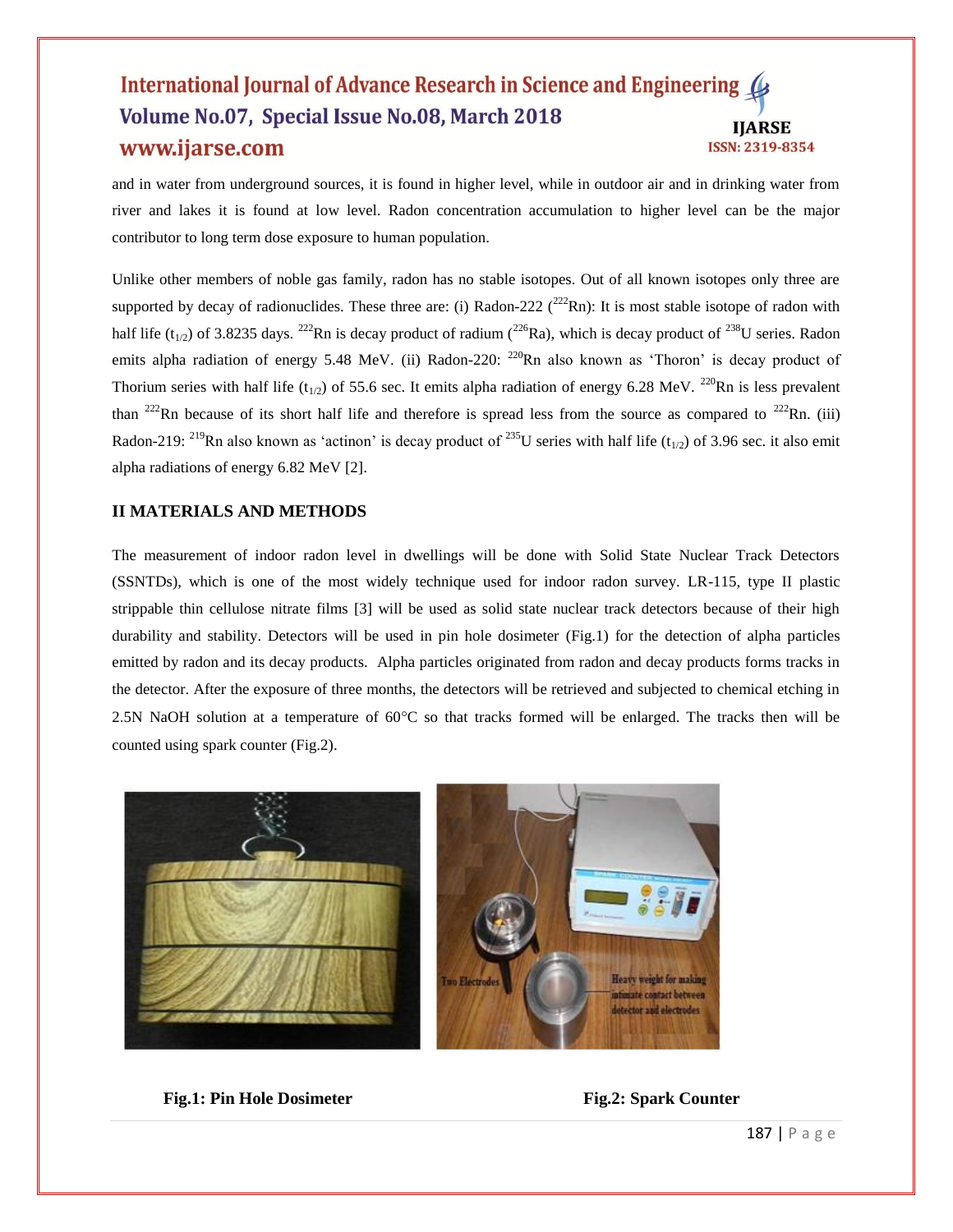#### International Journal of Advance Research in Science and Engineering ( Volume No.07, Special Issue No.08, March 2018 **IJARSE** www.ijarse.com ISSN: 2319-8354

The recorded tracks will be then converted in  $Bq/m<sup>3</sup>$  by using appropriate calibration factors and concentration of indoor radon, thoron and their decay products will be find out. From concentration of radon and thoron annual effective dose will be calculated as:

• Annual effective dose for radon

 $C_R(Bq/m^3)*0.46*7000 h*9nSv (Bq.h.m^{-3})^{-1}$ 

• Annual effective dose for thoron

 $C_T(Bq/m^3)*0.09*7000 h*40nSv (Bq.h.m^{-3})^{-1}$ 

# **III RESULTS**

The concentration of indoor radon and thoron in some dwellings of Roopnagar district is measured by using pin hole dosimeters. The results are given in Table 1 along with latitude and longitude of the location.

| S.No. | Location          | Radon         | Thoron        | Annual    | Annual    |
|-------|-------------------|---------------|---------------|-----------|-----------|
|       |                   | concentration | concentration | effective | Effective |
|       |                   | $(Bq/m^3)$    | $(Bq/m^3)$    | dose      | Dose      |
|       |                   |               |               | (mSv)     | (mSv)     |
| 1.    | Location 1        | 30.718        | 98.889        | 0.89      | 2.49      |
| 2.    | Location 2        | 27.450        | 142.22        | 0.79      | 3.58      |
| 3.    | Location 3        | 33.334        | 23.334        | 0.96      | 0.58      |
| 4.    | Location 4        | 13.725        | 35.556        | 0.39      | 0.89      |
| 5.    | Location 5        | 41.830        | 84.445        | 1.21      | 2.12      |
| 6.    | Location 6        | 35.294        | 43.334        | 1.02      | 1.09      |
| 7.    | Location 7        | 39.215        | 93.334        | 1.13      | 2.35      |
| 8.    | <b>Location 8</b> | 38.562        | 60            | 1.11      | 1.51      |

## **Table 1. Radon and Thoron concentration from different locations in Roopnagar district**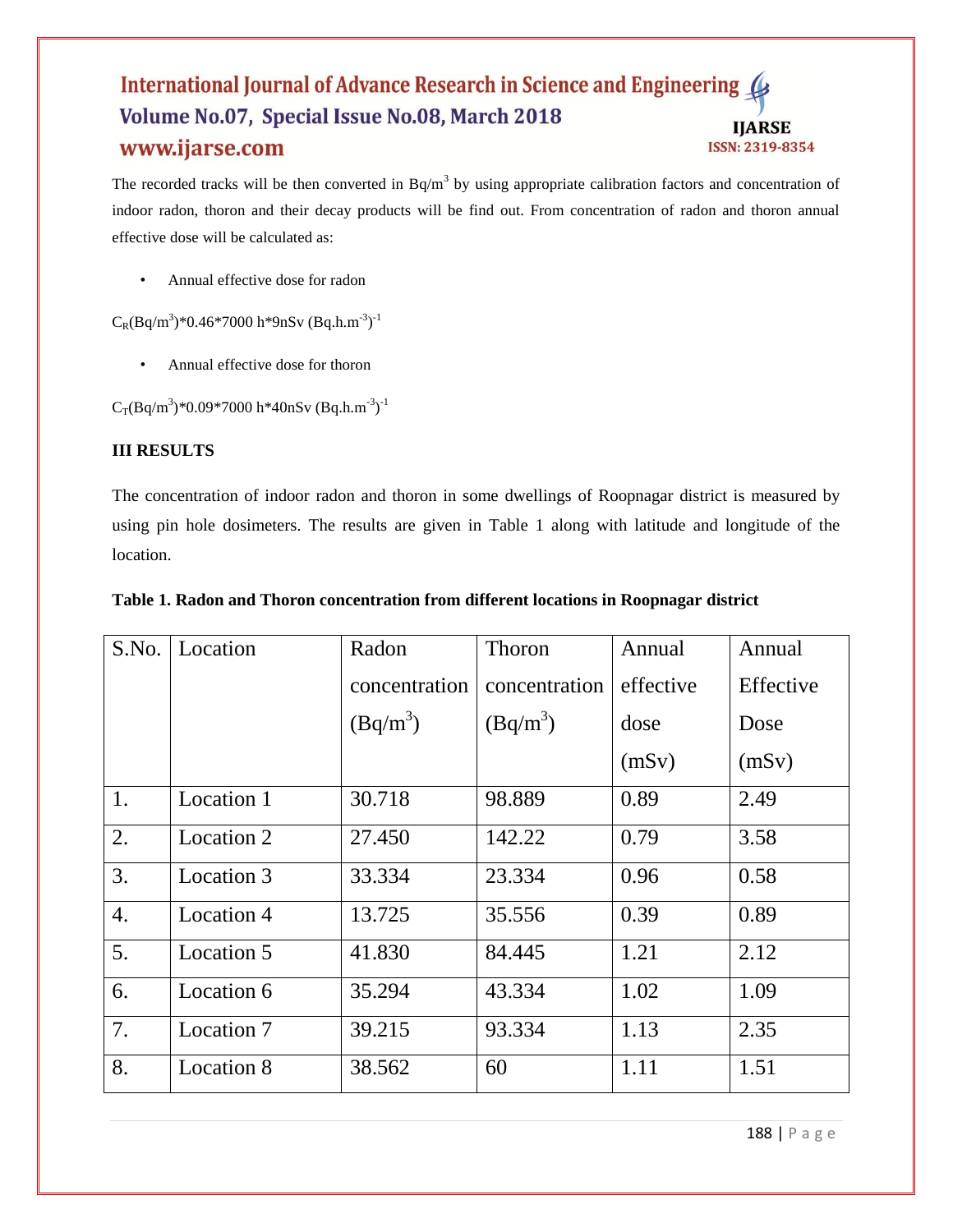# International Journal of Advance Research in Science and Engineering Volume No.07, Special Issue No.08, March 2018 **HADSE** www.ijarse.com

11. Location 11 92.156 17.778 2.67 0.44

12. Location 12 47.712 107.77 1.38 2.71

| www.ijarse.com |             |        |      |      | TITTIOP<br>ISSN: 2319-8354 |  |  |
|----------------|-------------|--------|------|------|----------------------------|--|--|
| Q              | Location 9  | 25.490 |      | 0.73 | 2.54                       |  |  |
|                | Location 10 |        | 4.44 | 0.90 | 2.88                       |  |  |

The Graphs from I-IV shows distribution of radon concentration, thoron concentration, annual effective dose due to radon and annual effective dose due to thoron verses number of houses respectively.